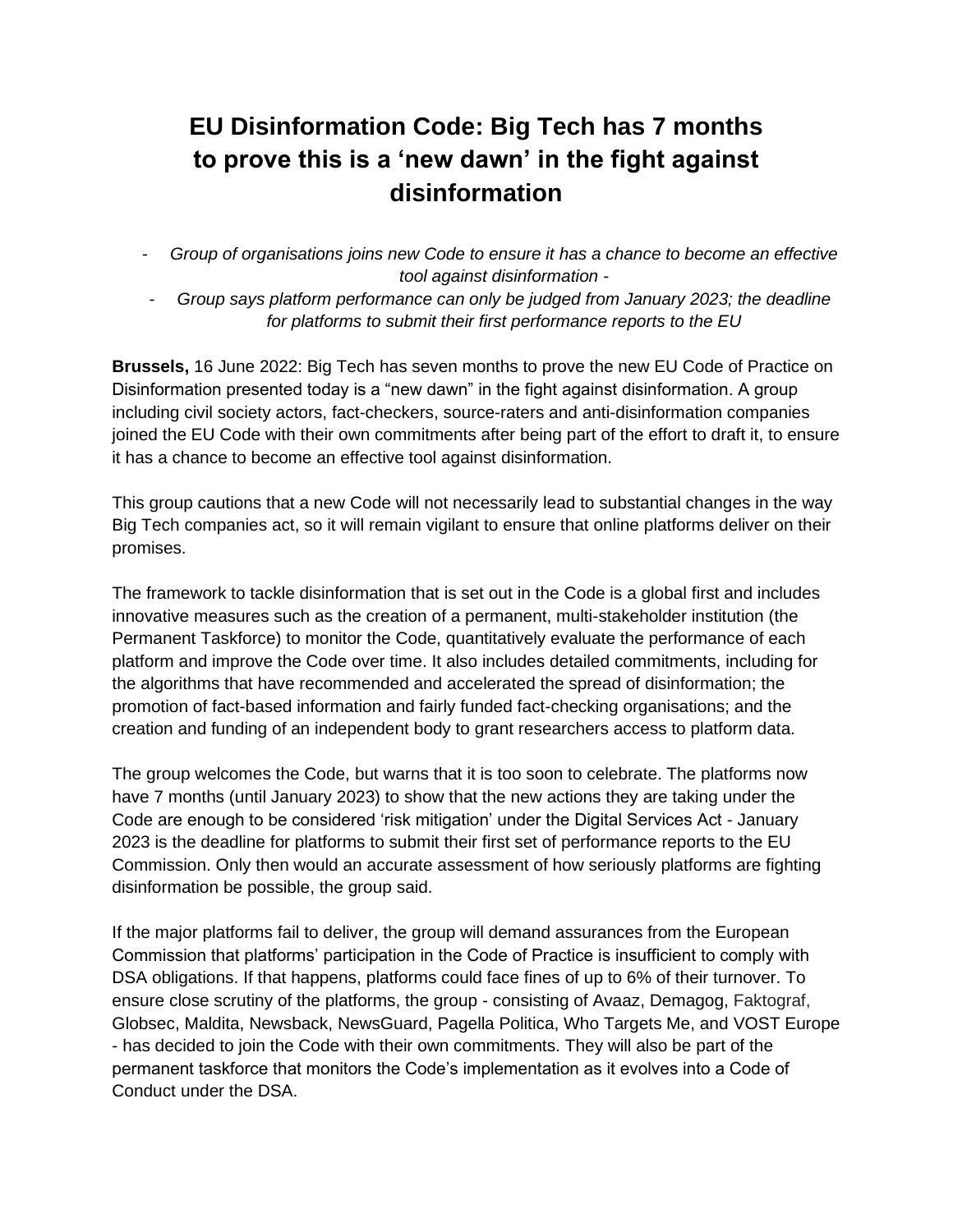## **Some of the most innovative elements of the Code:**

- **A Big Tech disinformation watchdog**  the Code creates a new EU multi-stakeholder institution (the Permanent Taskforce) in charge of monitoring the Code and evaluating the performance of each of the platforms over time. Civil society groups, fact-checkers, research organizations and other expert organizations are part of it.
- **A 'freedom of information body'**  major platforms are committing to fund, and collaborate with a unique independent third-party body that will grant access to their own data and allow researchers, academics and CSOs the opportunity to properly assess platform performance.
- **Improved collaboration with fact-checkers**  signatories commit to provide users with, and highlight, fact-checked information in their services. They commit to working with the independent fact-checking organizations that produce these fact-checks, providing fair financial compensation for their work and granting them access to relevant information they require about the circulation of information on their platforms.
- **A way to detoxify and improve algorithms**  the Code includes clear commitments for how platforms must fix their algorithms to reduce the accelerated spread of disinformation, including clear indicators to assess whether detox efforts are working.
- **Country-level transparency on content moderation** platforms commit to provide transparency about the content moderation resources, policies and systems they have in place for each Member State, a key step to ensuring all users have access to equal protection from harmful disinformation.
- **Advertising -** for the first time, platforms and other signatories commit to eliminate the placement of programmatic advertising on sites that persistently publish disinformation, using trustworthiness indicators such as assessments reviewed using transparent criteria with a right of reply before being rated (code signatory NewsGuard estimates that brands spend US\$2.6 billion a year on disinformation sites due to the nature of programmatic advertising).

## **Shortcomings of the Code:**

● **Until the DSA is in place, there are no real consequences for signing out or failing to deliver** - Until the DSA becomes enforceable for Very Large Online Platforms (likely in Spring 2023), the Code remains a self-regulatory tool. Although big platforms are expected to sign-up to all commitments relevant to them, there are no consequences if they do not do it, or if they fail to deliver. Also, some companies that are not considered Very Large Online Platforms under the DSA but they play a strong role in disseminating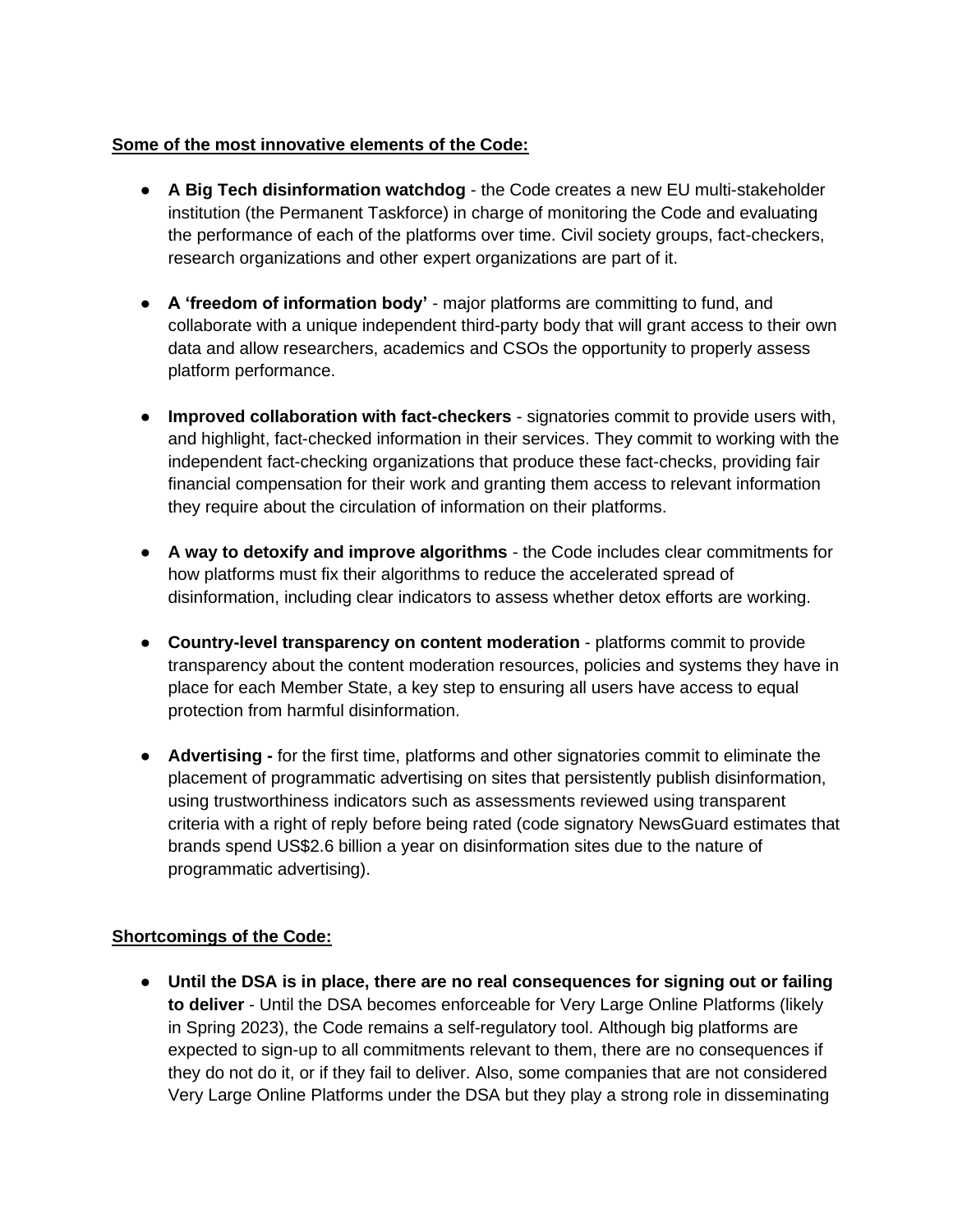disinformation are not present or have declined to sign commitments that are extremely relevant for their activities.

- **A missed opportunity to enforce universal debunking of disinformation -** despite the [clear](https://www.climatechangecommunication.org/wp-content/uploads/2020/10/DebunkingHandbook2020.pdf) science on debunking, the majority of major platforms have committed to only test, but not fully implement, retroactive warnings to inform users who have been exposed to disinformation. They agree to report back to the taskforce with the results, but it must be ensured that such tests are conducted with a transparent methodology and full scrutiny from experts.
- **The Large Platforms refuse to empower their consumers with trustworthiness indicators** - almost all large platforms rejected the European Commission's encouragement that they immediately empower their users with information about the trustworthiness of the news and information sources in their social media news feeds and search results.
- **Vague measurement metrics -** several performance indicators (called Service Level Indicators within the Code) are formulated in a general way which fails to explicitly specify what numbers and data the platforms must include in their reporting. The quality of the data will therefore only be determined when platforms report in 7 months time.
- **Kept in the dark on data access -** the section on empowering researchers does not contain details about which datasets will be made available to researchers, academics and CSOs. This is particularly concerning, seeing as some platforms are currently withdrawing access to some of their data sharing initiatives.
- **Only a timeline for an 'IPCC for disinformation' to measure the scale of the problem -** the Code commits to measuring the scale of disinformation on each platform, just like we measure the amount of CO2 in the atmosphere. While the initial goal was to find an agreement on how such measurements would be performed, the Code sets a deadline of aligning on a common methodology by 6 months after the signature of the Code.

**Luca Nicotra, Campaign Director at Avaaz said:** *"This Code is a global first, in large part because civil society stepped in to push for greater ambition. But if platforms now don't step up their actions, it's not worth the paper it's written on. This is why we need monitoring with teeth, from the EU Commission, that boldly flags platform failures. Otherwise, this Code could become just a cheap way to avoid the fines they could face under the Digital Services Act."*

**Pawel Terpilowski, chief editor of Demagog said:** *"We consider the new Code as an important step forward in fighting disinformation but ultimately actions speak louder than words.*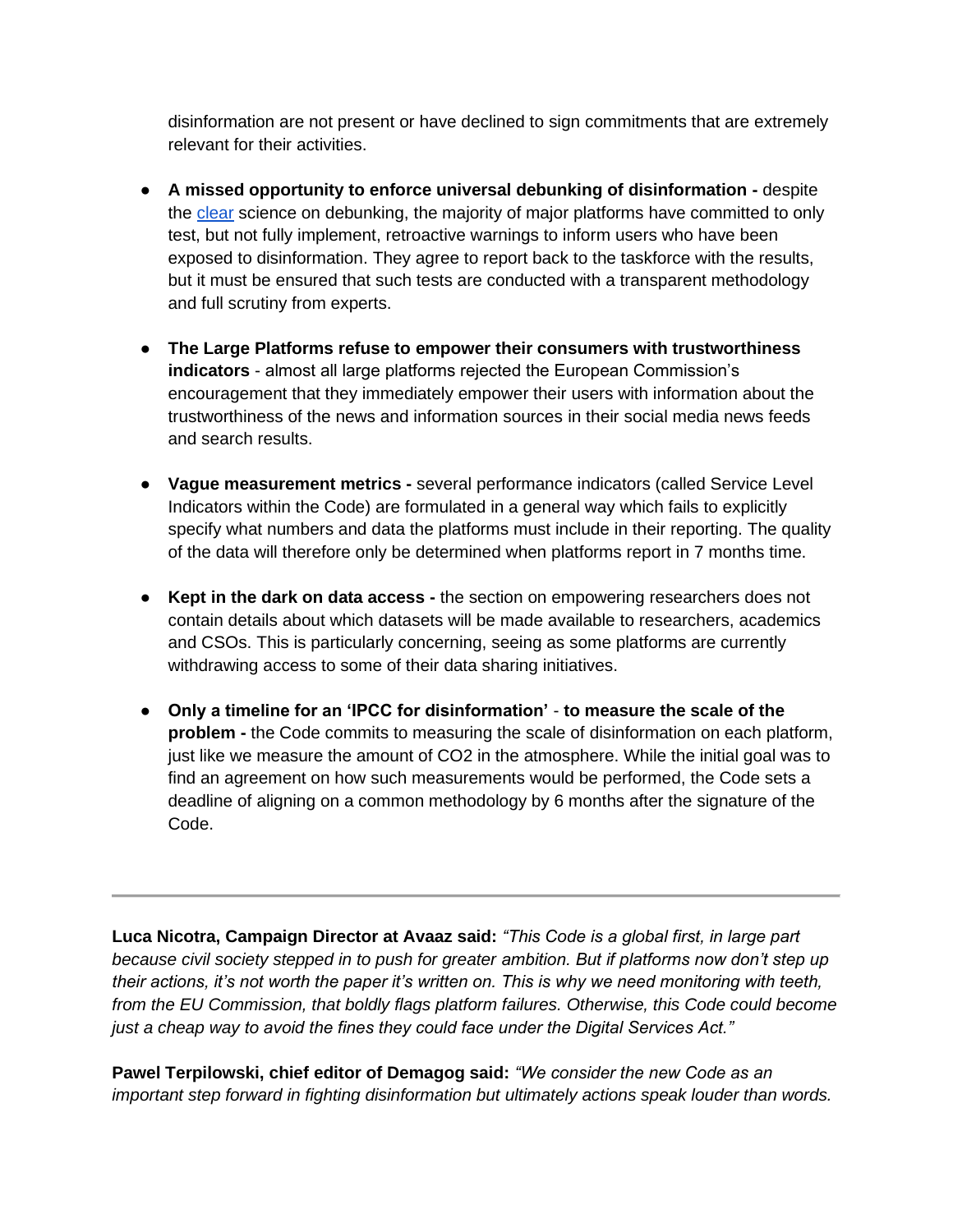*Now is the time for actions. We have a long and difficult way ahead of us. A lot of work needs to be done. There is a crucial role of civil society organizations in making sure that big tech companies will implement those measures in a meaningful manner. We are looking forward to contributing to this process".*

**Ana Brakus, executive director of Faktograf said:** *"The new Code promises to bring a major shift in the way very big online platforms approach and accept their role in shaping the realities of peoples in the EU. Still, we must admit that these commitments will shape the behaviors of actors even beyond the borders of the EU, especially in Southeastern Europe. The platforms in question have another big chance to accept and acknowledge their accountability for their actions in a democratic society. We hope they take this chance honestly and to the benefit of our societies, not just their bottom line."*

**Dominika Hajdu, Policy Director, Centre for Democracy & Resilience, GLOBSEC said:** 

*"The implementation of the Code in the upcoming months will be crucial for the assessment of the Code's success. We expect the Code to enhance cooperation between the platforms and the research community and deliver detailed reporting of actions taken per member state, which should help us assess the scope of disinformation and the efforts to counter it in countries with unique languages, including many in Central and Eastern Europe, where disinformation has had a disruptive effect on democracies."*

**Carlos Hernández-Echevarría, Head of Public Policy and Institutional Development at fact-checker Maldita.es said:** *"We welcome the new Code, but this is just the beginning of the road. We will need to see that those commitments translate into real actions by the platforms, and that those actions lead to meaningful results. We are very much looking forward to working with other actors in making sure this is an effective tool and not just good words".* 

**Delphine Gatignol, Director, Newsback said:** *"At Newsback, we recognise that online platforms have their work cut out to address the problem of disinformation effectively. We believe the Code of Practice will help them adhere to their responsibilities by providing a framework and setting goals. We want these goals to be meaningful and achievable. As Newsback has developed technology to help in the fight against disinformation we, with this group of co-signatories are well placed to advise and monitor this."*

**Gordon Crovitz, co-CEO, NewsGuard said:** *"Despite the Commission's recommendation that platforms provide their users with access to "indicators of trustworthiness, focused on the integrity of the source," to "support users in making informed choices," the large platforms other than Microsoft refused to commit under the revised Code to empower their users with this critical tool. Meta, Google and other large platforms will continue to distribute and their algorithms will continue to promote disinformation sources in their social media feeds and search results, without providing independent and transparent source ratings, thus placing their advertising revenues ahead of reader safety. This refusal to take responsibility is especially shocking at a time when Facebook, Google and the other large platforms remain the key tools*